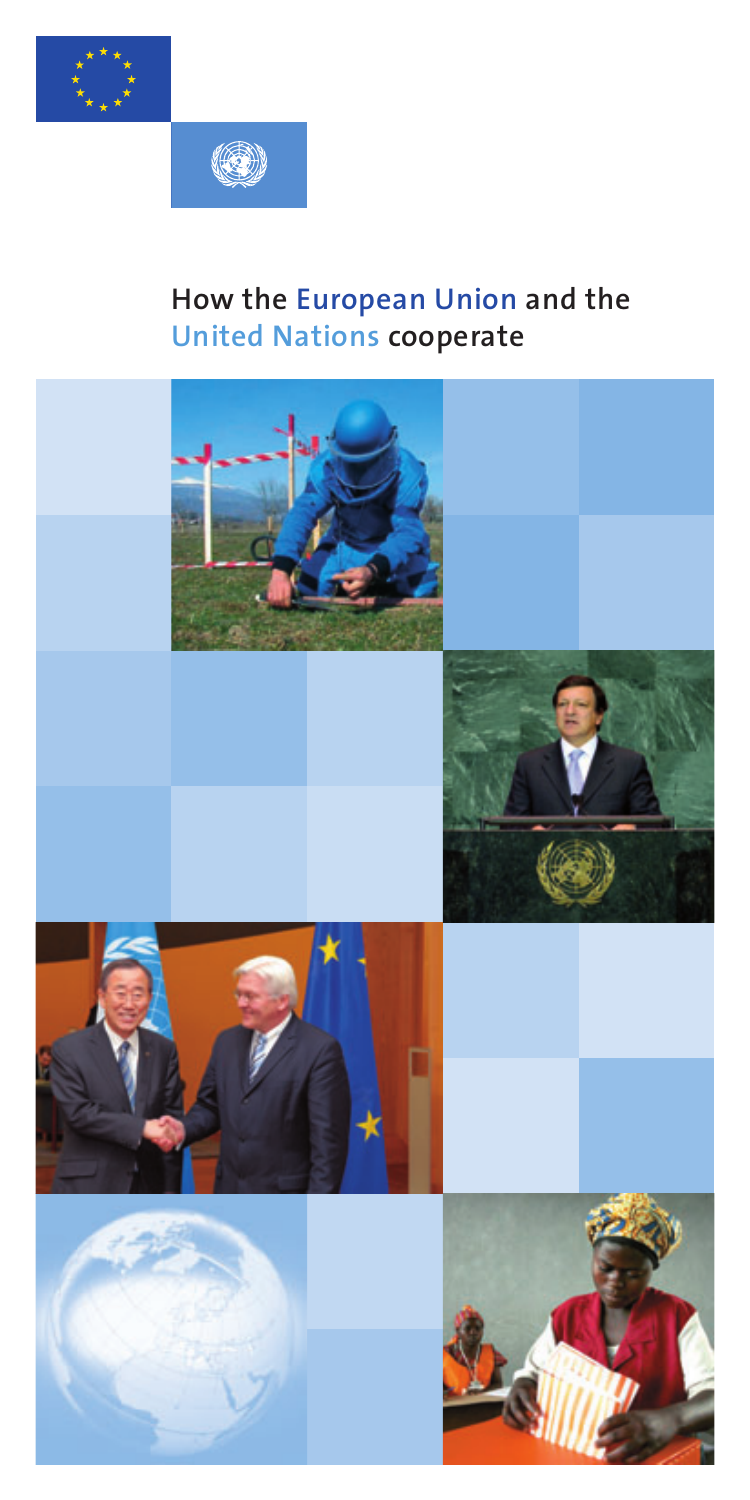### **1.0 Summary: How the European Union and the United Nations cooperate**

The United Nations (UN) and the European Union (EU) share the same fundamental values and goals, namely the maintenance of international peace and security, the development of friendly relations on the basis of a due regard for the principles of equal rights and the self-determination of peoples, the promotion of international cooperation in the solution of economic, social, cultural and humanitarian problems, and the promotion and consolidation of the respect of human rights and fundamental freedoms for all people.

The European Security Strategy has said "In a world of global threats, global markets and global media, our security and prosperity increasingly depend on an effective multilateral system. (…) Strengthening the United Nations, equipping it to fulfil its responsibilities and to act effectively, is a European priority".

In recent years, the EU has become a significant actor in the international community and plays an important role within the UN. The 27 EU Member States together command more than one eighth of the votes in the UN General Assembly, in which each of the 192 UN Member States has an equal vote. The EU – meaning both the European Community and the Member States – is the UN's largest financial contributor. This applies not only to the regular budget, but also to the funding of official development assistance and peace-keeping missions.

Ban Ki-moon, Secretary-General of the United Nations, meets with Javier Solana, Secretary-General of the Council of the European Union

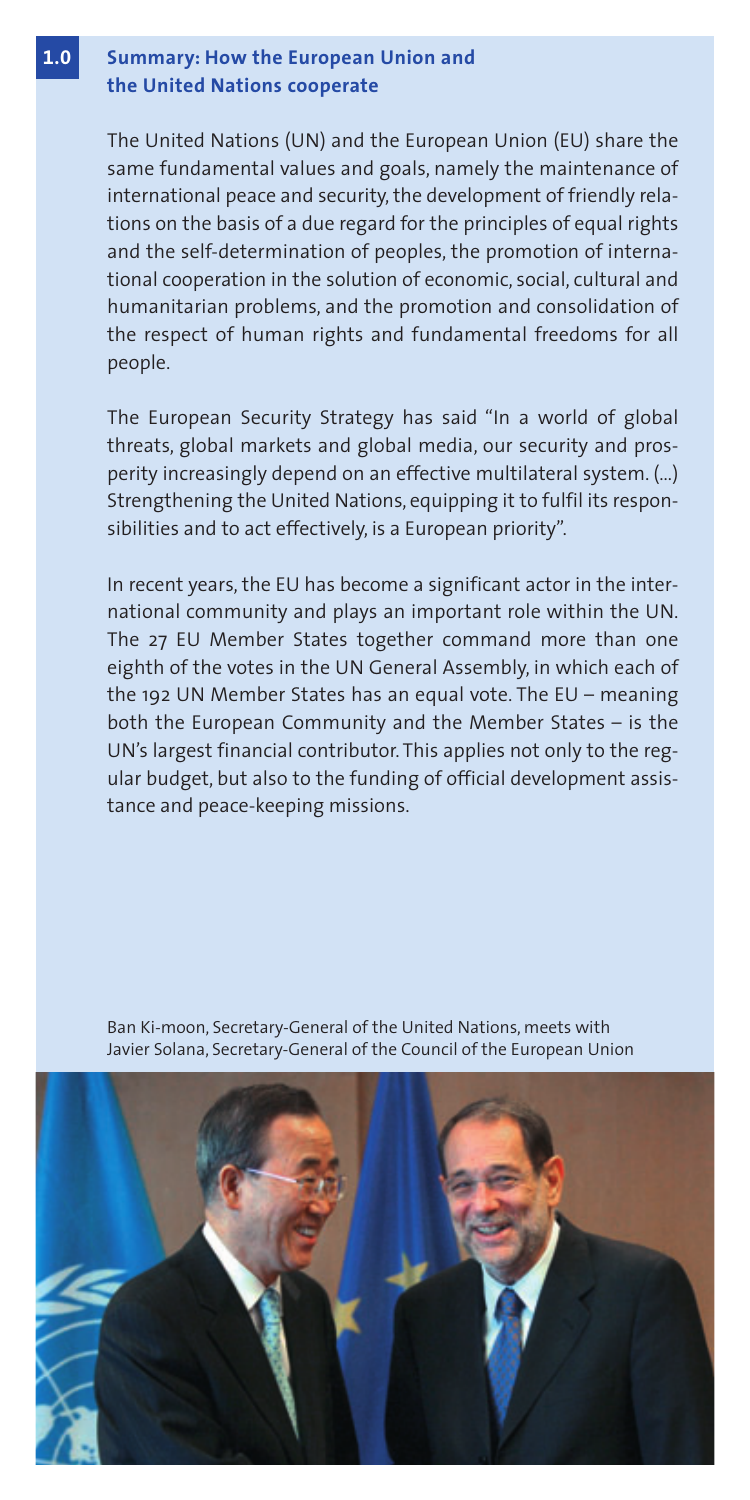#### **1.1EU Presence in the UN**

All EU countries are independent members of the UN; some of them are founding members of the global organization.\* Shaping the Common Foreign and Security Policy (CFSP) requires greater coordination between the EU Member States, the Council and the Commission in international organizations. In accordance with the EU Treaty, the EU Member States actively support the Union's foreign and security policy to bring Europe's influence to bear. EU interests are coordinated within the six Main Committees and other subsidiary bodies of the General Assembly, within the UN Economic and Social Council and its Commissions and within other bodies, including the UN agencies and offices such as the World Health Organisation (WHO), the Food and Agricultural Organisation (FAO), the International Atomic Energy Authority (IAEA) and the UN Educational, Scientific and Cultural Organisation (UNESCO). More than 1000 internal EU coordination meetings are held every year in New York, Geneva and Vienna in order to develop a common EU stance.

In the UN Security Council, the EU can bring its influence to bear particularly on issues upon which it has agreed a common position. Article 19 of the EU Treaty stipulates that those EU Member States which are also members of the UN Security Council will concert and keep the other Member States fully informed. Without prejudice to their responsibilities under the UN Charter, EU Member States with a permanent seat on the Security Council – France and the United Kingdom – shall foster the interests of the EU when fulfilling their duties.

| *1945: Belgium, Denmark, France, Greece, Luxemburg, the Netherlands,<br>Poland and the United Kingdom |
|-------------------------------------------------------------------------------------------------------|
| <b>1946</b> : Sweden                                                                                  |
| 1955: Austria, Bulgaria, Finland, Hungary, Ireland, Italy, Portugal,                                  |
| Romania and Spain                                                                                     |
| <b>1960: Cyprus</b>                                                                                   |
| 1964: Malta                                                                                           |
| 1973: Federal Republic of Germany and German Democratic Republic                                      |
| (reunified Germany since 1990)                                                                        |
| 1974: European Community granted status of permanent observer                                         |
| 1991: Estonia, Latvia and Lithuania                                                                   |
| 1992: Czech Republic and Slovenia                                                                     |
| 1993: Slovakia                                                                                        |
|                                                                                                       |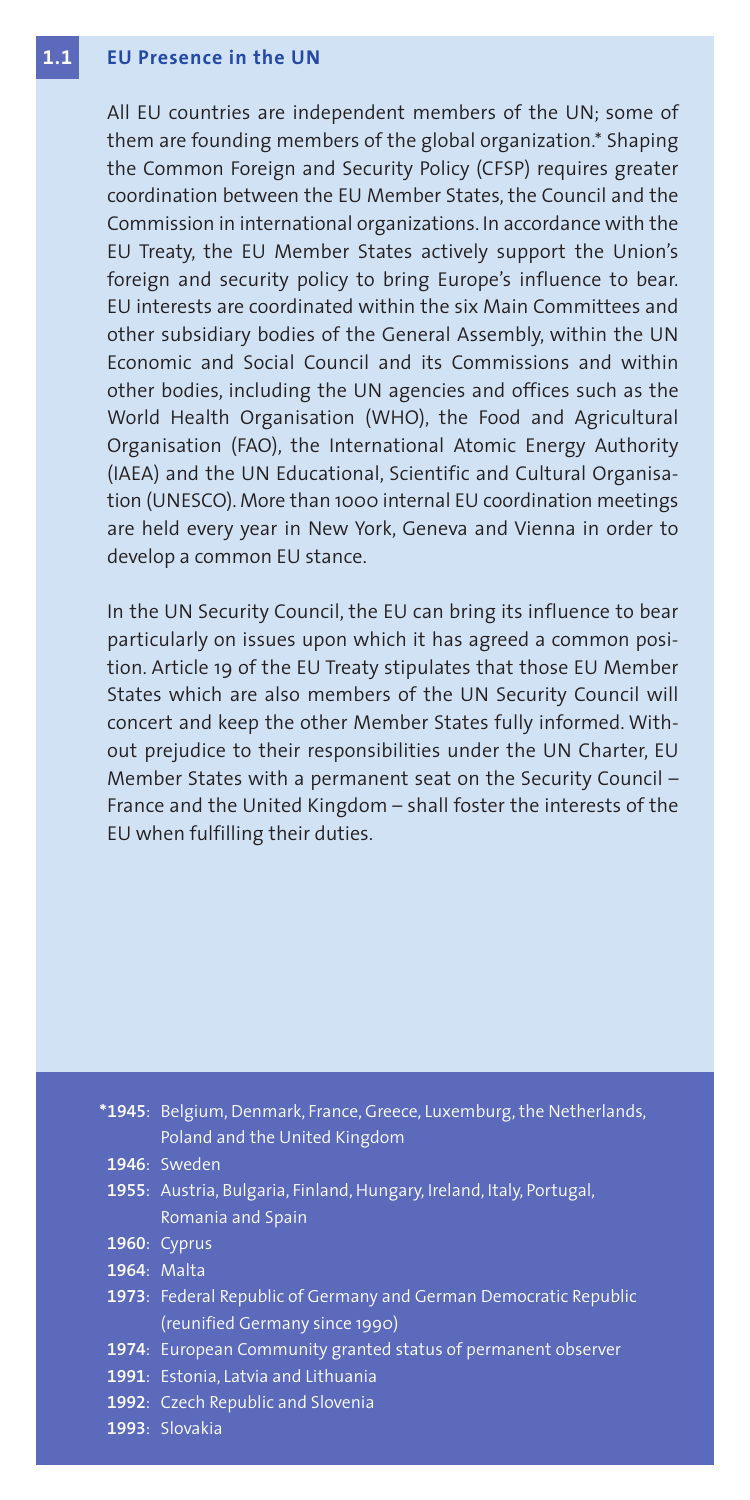#### **1.2Role of the Council President**

As only states can become members of the UN, the EU is represented by whichever state holds the Presidency of the Council of the EU at any given time. The Presidency is particularly important to the day-to-day work of the EU, represents it in talks with other UN Member States, regional groups and organizations and makes declarations in the name of the Union. In open sessions of the Security Council, the EU Presidency puts forward the previously agreed EU position on the issues in question. The Council Secretariat of the EU has established liaison offices in New York and Geneva to ensure continuity in this work.

Leading the EU: the European Council lays down the guidelines for EU policy. The photograph shows the German Federal Chancellor Angela Merkel, President of the European Council during the first half of 2007, with German Federal Foreign Minister Frank-Walter Steinmeier and President of the European Commission José Manuel Barroso



Meeting in New York: UN Secretary-General Ban Ki-moon and the German Federal Foreign Minister Frank-Walter Steinmeier

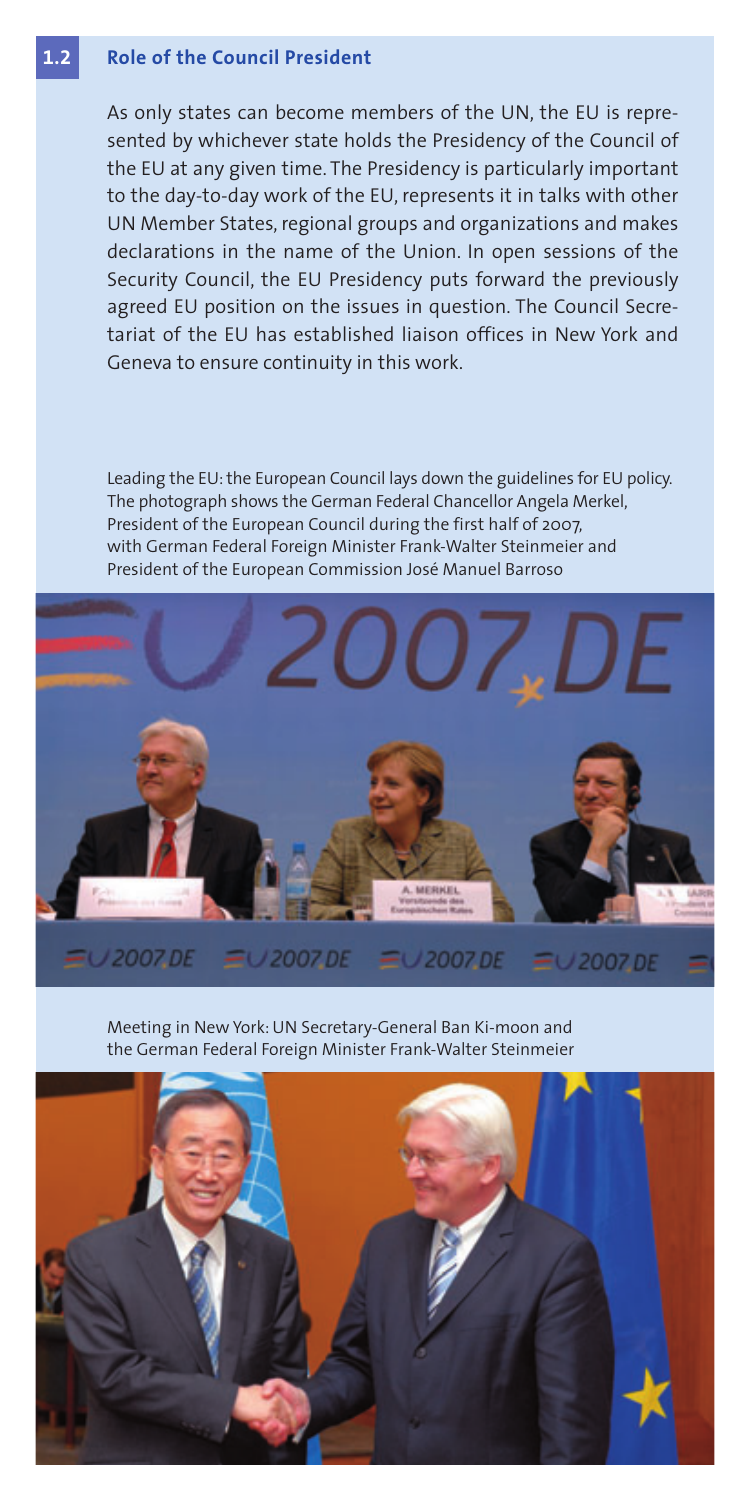### **1.3 Role of the European Community and the European Commission**

Before the EU was created, the European Community was granted permanent observer status by the 29**th** session of the UN General Assembly in 1974. It now has observer status in most of the UN specialized agencies. However, it has been a full member of the Food and Agriculture Organization (FAO) since 1991 and the World Trade Organisation (WTO) since 1995. Moreover, it is the only nonstate party to more than 50 UN conventions and agreements, such as the UN Framework Convention on Climate Change (UNFCCC).

Though it mostly has no voting rights, the European Commission is actively involved in the work of the UN. It works closely with the Presidency of the Council to represent the EU's position in several areas, especially in development, the environment and humanitarian aid. The European Commission is competent to speak on behalf of the EU in such areas as trade, fisheries and agriculture. It maintains representations at UN headquarters and the seat of large UN organizations in other cities.

José Manuel Barroso, President of the European Commission

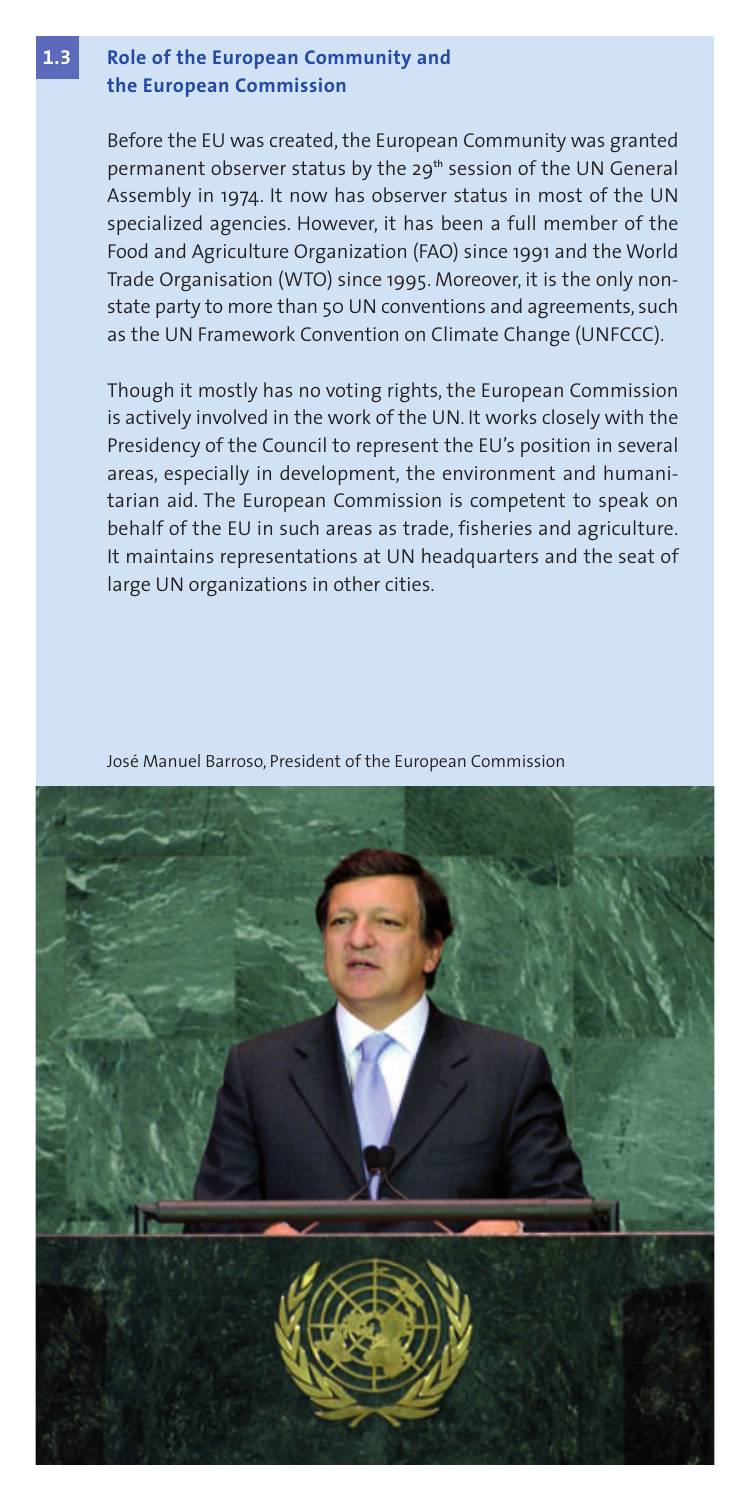The European Commission's longstanding relation with the UN system has been further strengthened in recent years through the conclusion of a series of strategic partnerships and memoranda of understanding with a number of key UN agencies and other bodies, to structure relations, build on comparative advantages, and further develop policy dialogue and technical co-operation.

#### **1.4Voting Behaviour in the General Assembly**

In the context of the Common Foreign and Security Policy (CFSP), the EU speaks, whenever possible, with one voice in the General Assembly. Since the beginning of the 1990s, the EU has displayed increasingly unified voting behaviour. The number of UN General Assembly Resolutions on which the EU Member States voted unanimously rose from 86% in the 46**th** session of the General Assembly (1991/92) to 97 % in its 53**rd** session (1998/99) and has remained at around this level until the present. Even before the 2004 and 2007 EU enlargement rounds, most of the candidate countries already voted in line with the EU Member States.

General Assembly of the United Nations in New York

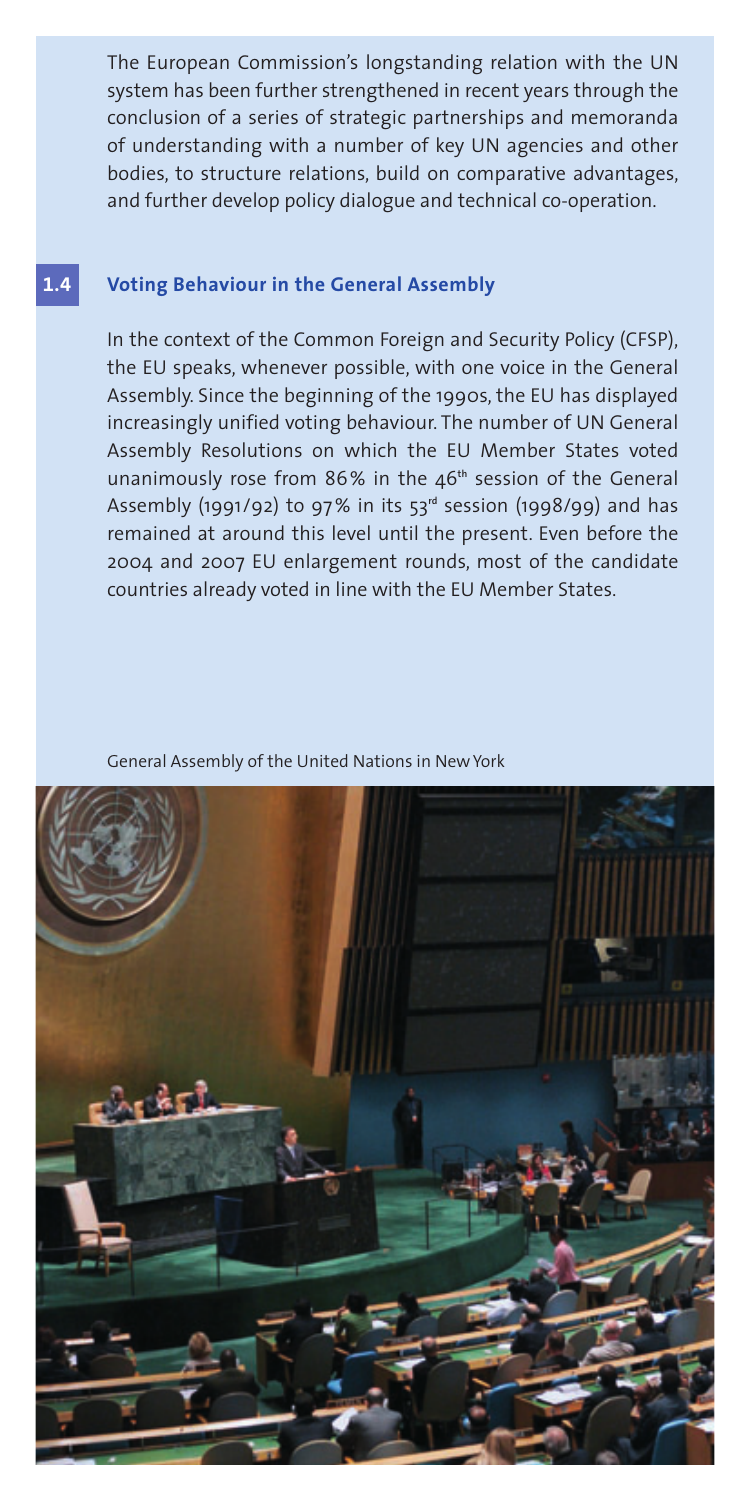#### **1.5The EU's Financial Contributions**

The EU (Member States and European Community) is the UN's largest financial contributors. The EU Member States provided around 36.6% of the UN's regular budget in 2006, and will provide around 38.9% in 2007. The European Community and the EU Member States are by far the largest donor to official development assistance, contributing 55.6% of global development aid. The EU Member States are likewise the largest financial contributor to UN peace-keeping missions, to the tune of 38.6% in 2006 and 40.6% in 2007, and they also provide around half of the budgets of UN funds and programmes.

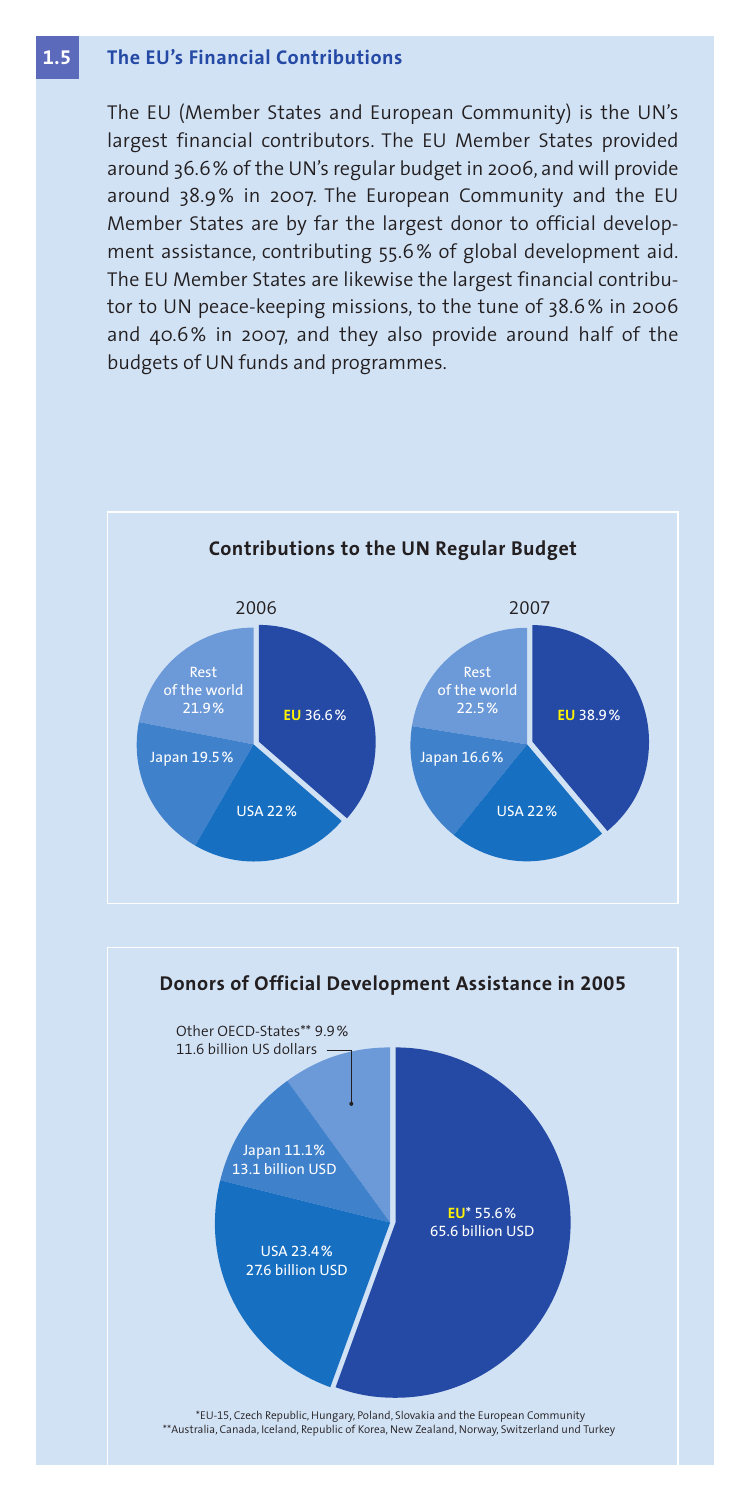#### **2.1Peacekeeping and Conflict Prevention**

The EU supports the UN in maintaining international peace and security. This applies particularly to the UN peacekeeping missions ("blue-helmet missions") mandated by the Security Council. The EU Member States' current share of the overall budget for UN peacekeeping missions amounts to around 40 percent, making the EU by far the largest financial contributor worldwide. The EU's high level of commitment is also reflected in the number of soldiers, police and observers it provides. In November 2006, a total of 11,140 men and women, or around 13.5% of UN peacekeeping personnel, came from the EU.

Alongside the provision of soldiers and police for UN peacekeeping missions, the EU cooperates with the UN by fielding its own missions and operations within the framework of the Common Foreign and Security Policy (CFSP). These have included, for example, the successful EU operation EUFOR RD Congo, which was established in 2006 to support the UN peacekeeping mission in the Democratic Republic of the Congo, MONUC.

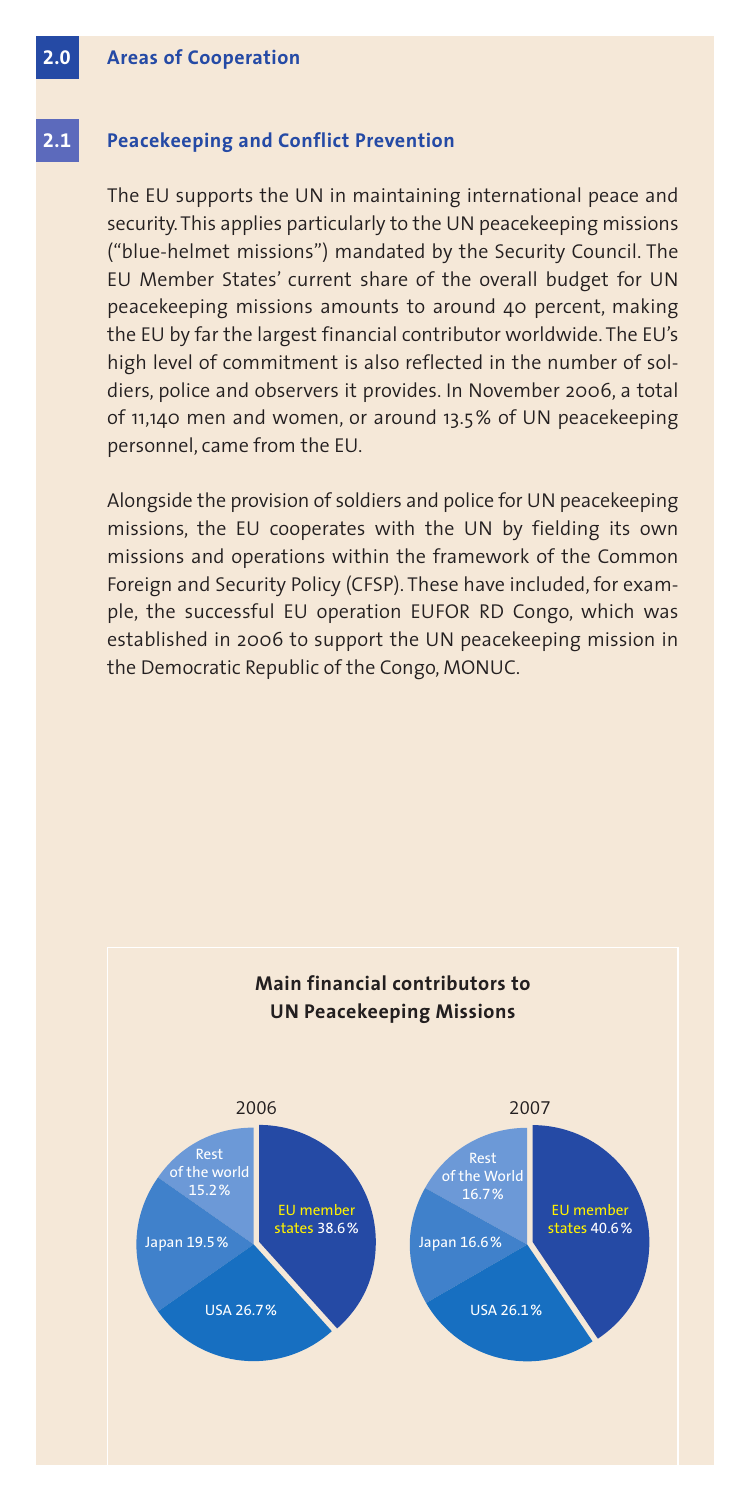## **African Peace Facility**

Through the establishment of the African Peace Facility, the EU has been providing the African Union (AU) with funds for peace missions and for the development of an African security architecture since 2004. This is intended to enable the states of Africa to resolve that continent's conflicts in an autonomous and selfreliant manner. By 2007, the EU will have supported the Peace Facility with funds to the tune of 300 million euro altogether.

#### **2.2Human Rights**

For both the UN and the EU, freedom, democracy, respect for human rights and the rule of law are fundamental principles and essential preconditions for the legitimacy of their actions. The relevant articles of the UN Charter are cited in the Preamble to the treaties establishing the EU. Since the adoption of the Treaties of Rome, the EU has committed itself to the promotion and protection of human rights and fundamental freedoms as enshrined in the UN Universal Declaration of Human Rights.

### **Role of the EU in UN Human Rights Bodies**

The EU plays a very active role in the work of the new UN Human Rights Council, which replaces the former Commission on Human Rights, and the Third Committee of the UN General Assembly, which is responsible for human rights. It proposes resolutions and makes declarations on the protection and promotion of human rights and fundamental freedoms. Moreover, the EU was instrumental in establishing and developing the system of UN Special Rapporteurs on human rights issues.



Supporting the democratization process: July 2006 elections in Congo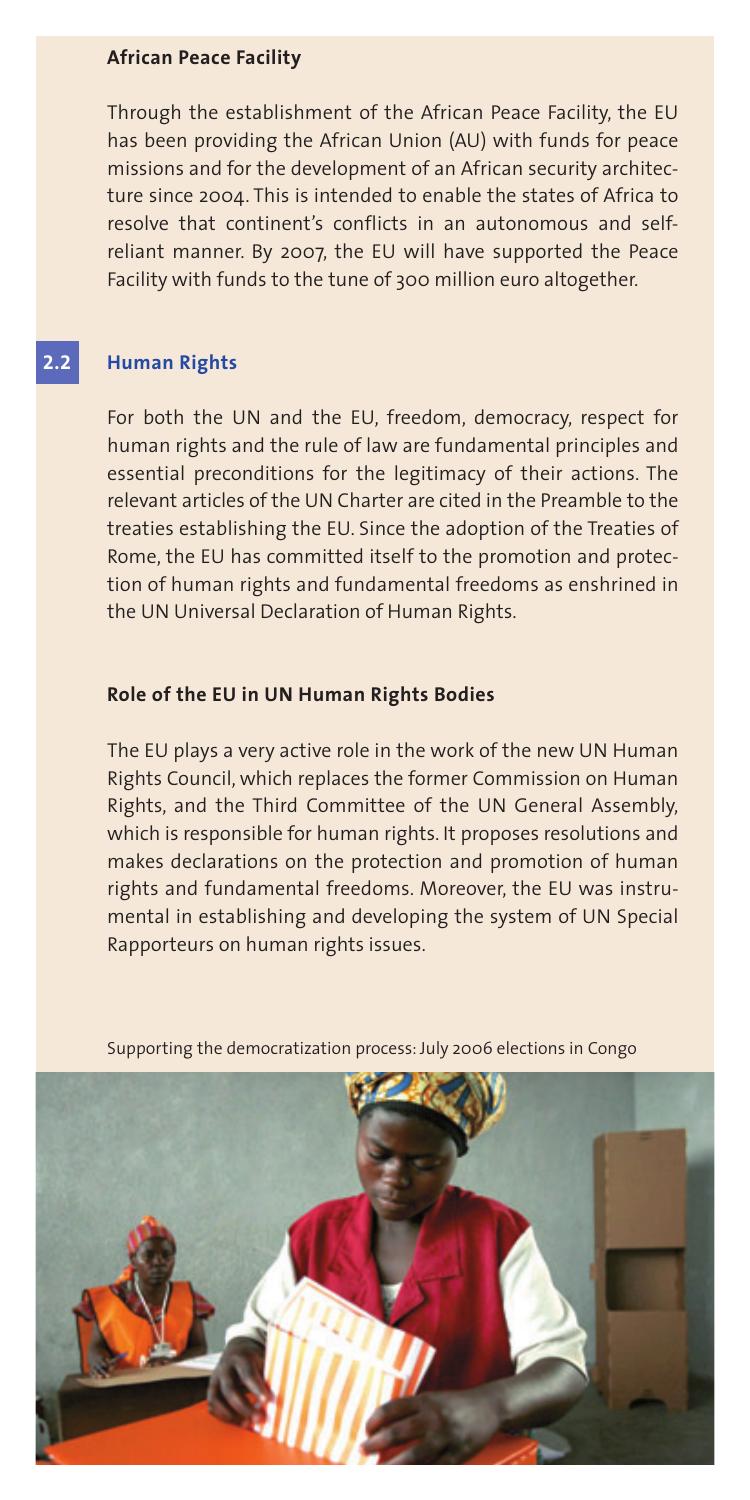#### **2.3Development Assistance**

The EU is by far the largest donor in the area of development assistance. More than half of the funds made available for development aid worldwide come from EU Member States. The EU is also one of the most important financial contributors to UN programmes, special organizations and funds. Payments from EuropeAid, the European Commission's cooperation office, to the UN have quadrupled in six years – from 234 million euro in 1999 to 904 million euro in 2005.

Providing the necessities of life: well-building with EU funds in Afghanistan



Millennium Goal equality: promoting training for women in India



achenmaier/la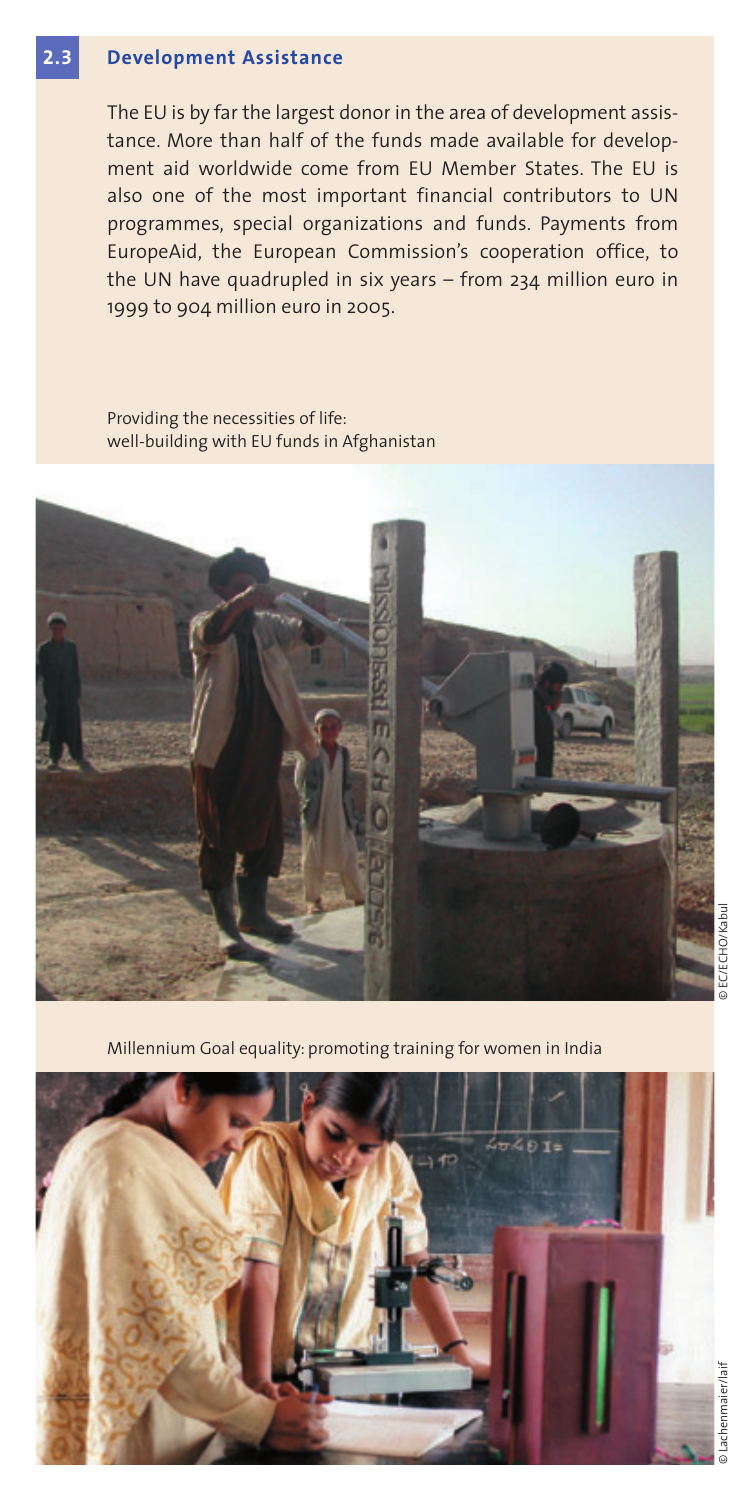### **The Millennium Development Goals**

The Millennium Development Goals have the active support of the EU. In September 2000, the heads of state and government of 149 states met at the UN Millennium Summit in New York. This meeting resulted in the adoption of the Millennium Declaration, which outlines the global challenges and the agenda for international politics at the beginning of the 21**st** century. A list of eight internationally agreed goals, the so-called Millennium Development Goals, was compiled from the chapter on development and the environment and concrete parameters were established for each.

The international community seeks to achieve these goals by means of its combined efforts by 2015. The UN is monitoring the implementation of the Millennium Declaration. The UN Secretary-General reports to the General Assembly in September every year on what progress has been made. In its efforts to combat poverty, the EU lays particular emphasis on the necessity to halt hunger and malnourishment, to halve the number of people in poverty by 2015 and to markedly improve standards of living for rural populations.

### **The Millennium Development Goals**

| Goal $1 \rightarrow$ Halve the proportion of the world's population<br>suffering from extreme poverty and hunger                        |
|-----------------------------------------------------------------------------------------------------------------------------------------|
| Goal $2 \rightarrow$ Ensure primary education for all children                                                                          |
| Goal $3 \rightarrow$ Promote gender equality and the political,<br>economic and social empowerment of women,<br>especially in education |
| Goal $4 \rightarrow$ Reduce child mortality                                                                                             |
| Goal 5 $\rightarrow$ Improve maternal health                                                                                            |
| Goal $6 \rightarrow$ Combat HIV/AIDS, malaria and other<br>infectious diseases                                                          |
| Goal $7 \rightarrow$ Ensure environmental sustainability                                                                                |
| <b>Goal 8 <math>\rightarrow</math></b> Develop a global partnership for development                                                     |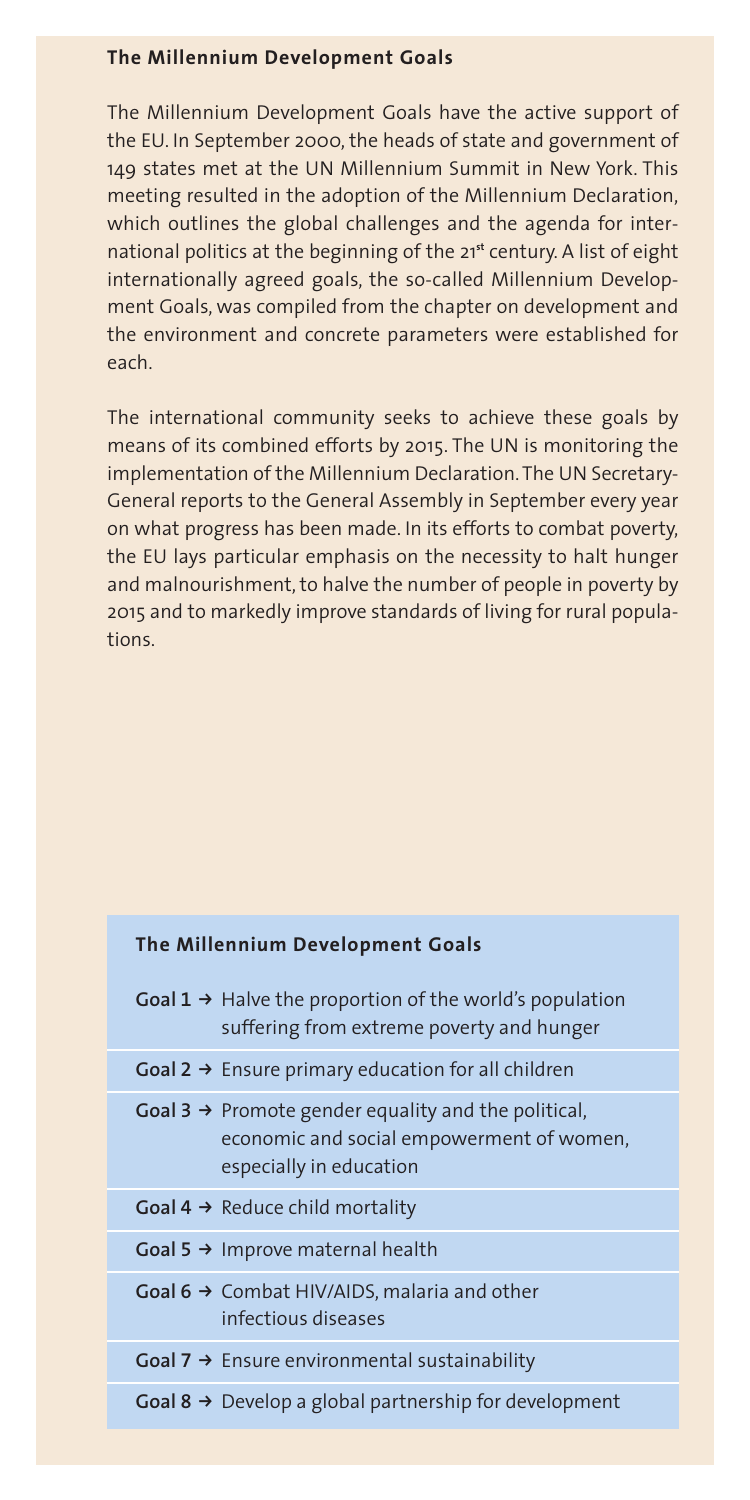#### **2.4Sustainable Development and Environment**

Sustainable development is not confined to environmental themes; it also includes economic and social questions. The social dimension is increasingly important to the EU, above all working standards, social cohesion, the achievement of a high rate of employment and social security. The EU sets great store by its relations with the International Labour Organization (ILO) with which the first agreement was concluded back in 1958 – the three European Communities were signatory since this preceded their merger into one Community. Within the EU, national strategies for sustainable development have been implemented and a 10 year plan for sustainable consumption and production has been developed since 2005. The aim is to increase the share of renewable energy sources.

The EU has been instrumental in ensuring that important UN conventions could enter into force (e.g. on the protection of the ozone layer, on climate change, on desertification and on biological diversity).

Climate change is one of the most urgent international challenges. The EU is on the front line in the fight against climate change and has made an unequivocal commitment to the implementation of the Kyoto Protocol. All EU Member States have ratified it, and the EU regularly calls upon other states to join the signatories.



Climate protection pioneer: the EU is relying on renewable energies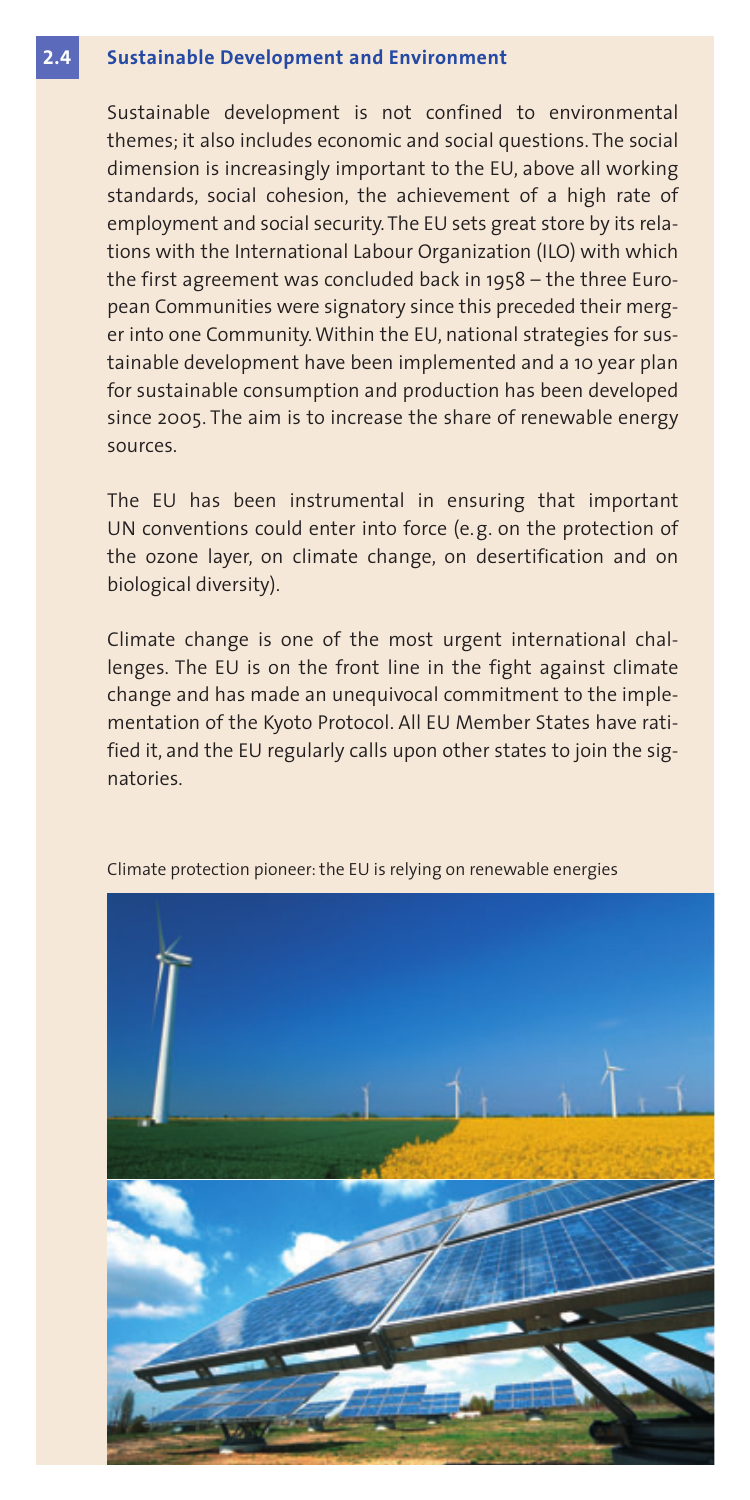#### **2.5Humanitarian Aid**

The EU – the European Community and the Member States – is the largest donor of humanitarian assistance worldwide. The Commission's Humanitarian Aid Office (ECHO) plays a special role here. ECHO's main task is to provide relief supplies and services through intermediary organizations in crisis regions. These goods and services include not only food, medicines and fuel but also medical teams, water treatment experts and logistics staff. Since its foundation in 1992, ECHO has funded and coordinated humanitarian missions in more than 100 countries outside the EU. More than 500 million euro are spent each year. Almost a third of this sum goes to UN humanitarian programmes such as the UN Office for the Coordination of Humanitarian Affairs (OCHA), the World Health Organization (WHO), the UN International Children's Emergency Fund (UNICEF) or the World Food Programme (WFP). Through ECHO, every one of these UN organizations receives millions in financial support from the EU.

> Supported by UNICEF: Al Salam refugee camp in Sudan



Financed by ECHO: landmine clearance in Kosovo



E/OHD: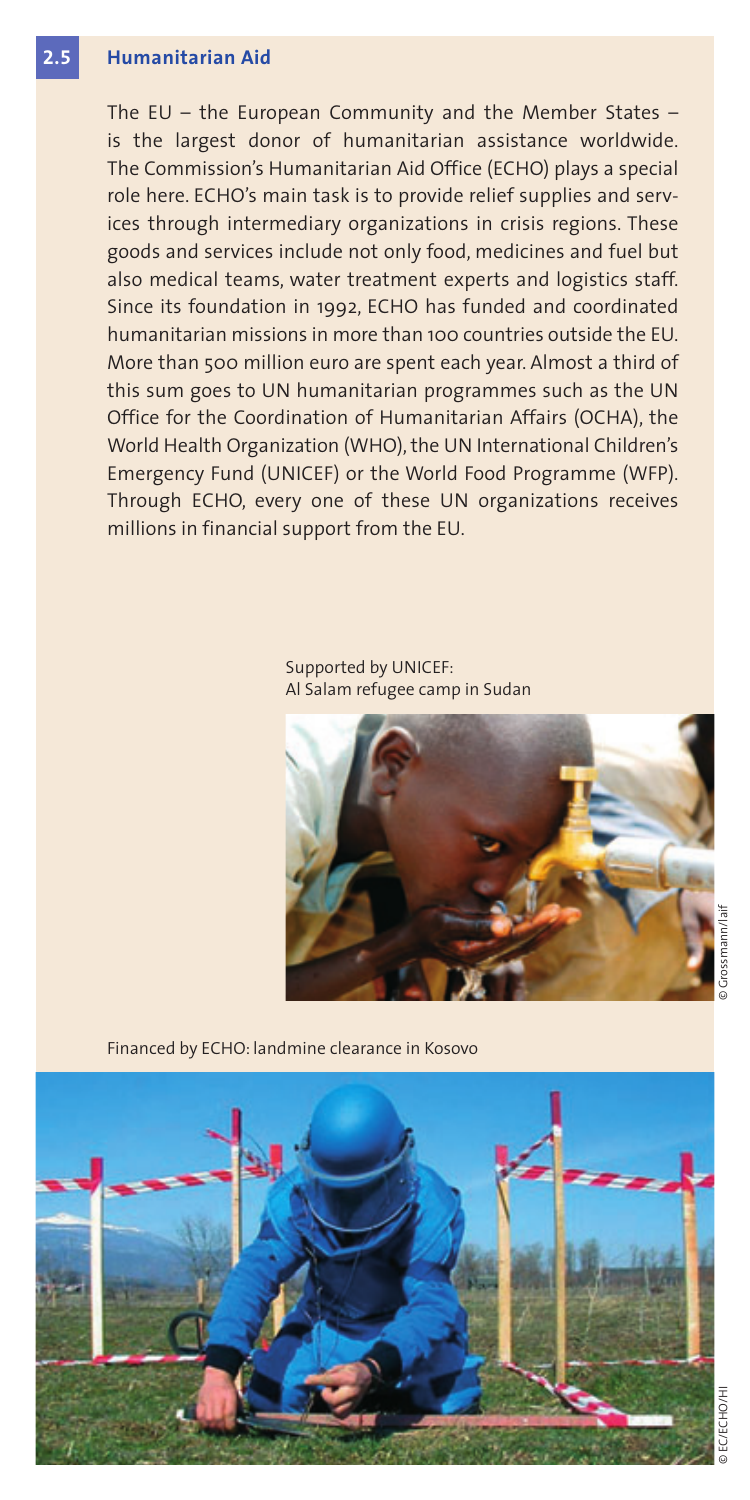#### **2.6Combating Terrorism and Crime**

It did not take the attacks of 11 September 2001 to make it clear that terrorism is a global challenge and that worldwide action is required to combat it. This fight is a top priority for the EU and is bound to remain so. Particularly the worldwide implementation of Resolution 1373 (2001), along with other Security Council resolutions to combat terrorism, is among the EU's most urgent concerns.

EU Member States are front runners in the ratification and practical implementation of UN conventions, protocols and Security Council resolutions aiming to combat terrorism (e.g. Res. 1373). The European Commission gives active support, also to assist third countries in implementing UN standards. The EU furthermore strongly supports the work of the UN Security Council's Counter-Terrorism Committee and al-Qaida/Taliban Sanctions Committee.

In addition, the EU and the UN are active in the fight against drug trafficking and organized crime. The first international convention against corruption came into force in December 2005 and has been signed by 140 Member States.



Spanish soldier participating in the UN peace mission in Lebanon (UNIFIL)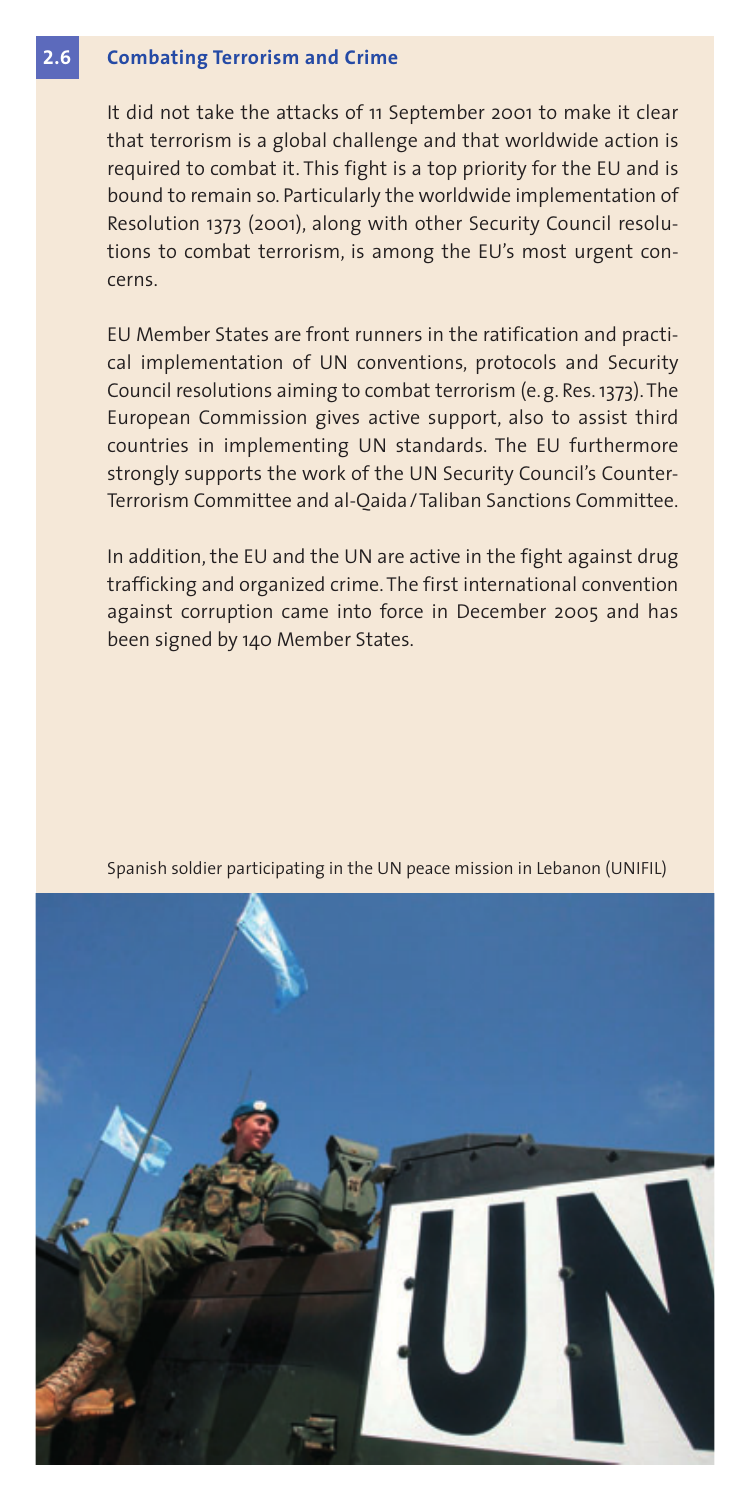#### **2.7Trade**

Cooperation within the General Agreement on Tariffs and Trade (GATT), and subsequently within the World Trade Organization (WTO), has encouraged international trade and generated considerable economic growth over the last 50 years. However, the 49 least developed countries (LDC) have only a 0.7 % share of world trade. In the current talks on world trade, the so called Doha Development Agenda, the EU has made the integration of developing countries into the multilateral trade system its highest priority. The Doha round is to promote sustainable development and the fight against poverty.

Within the wider trade and development context, the EU supports the UN Conference on Trade and Development (UNCTAD) in its integrated approach to trade and development.

#### **2.8Culture**

The EU promotes the role of UNESCO in the field of education and the protection of world cultural heritage. As signatories of the Convention for the Protection of the World Cultural and Natural Heritage, the EU Member States have committed themselves to protecting World Heritage Sites on their respective territories. The 27 EU Member States are currently home to 320 of the 830 World Heritage Sites. The European Community and EU Member States have recently ratified the UN Convention on protection and promotion of diversity of cultural expressions which will enter into force in 2007 with the aim to create an enabling environment for the diversity of cultural expressions in all societies.

UNESCO World Heritage Site since 1997: Old Town of the Latvian capital Riga